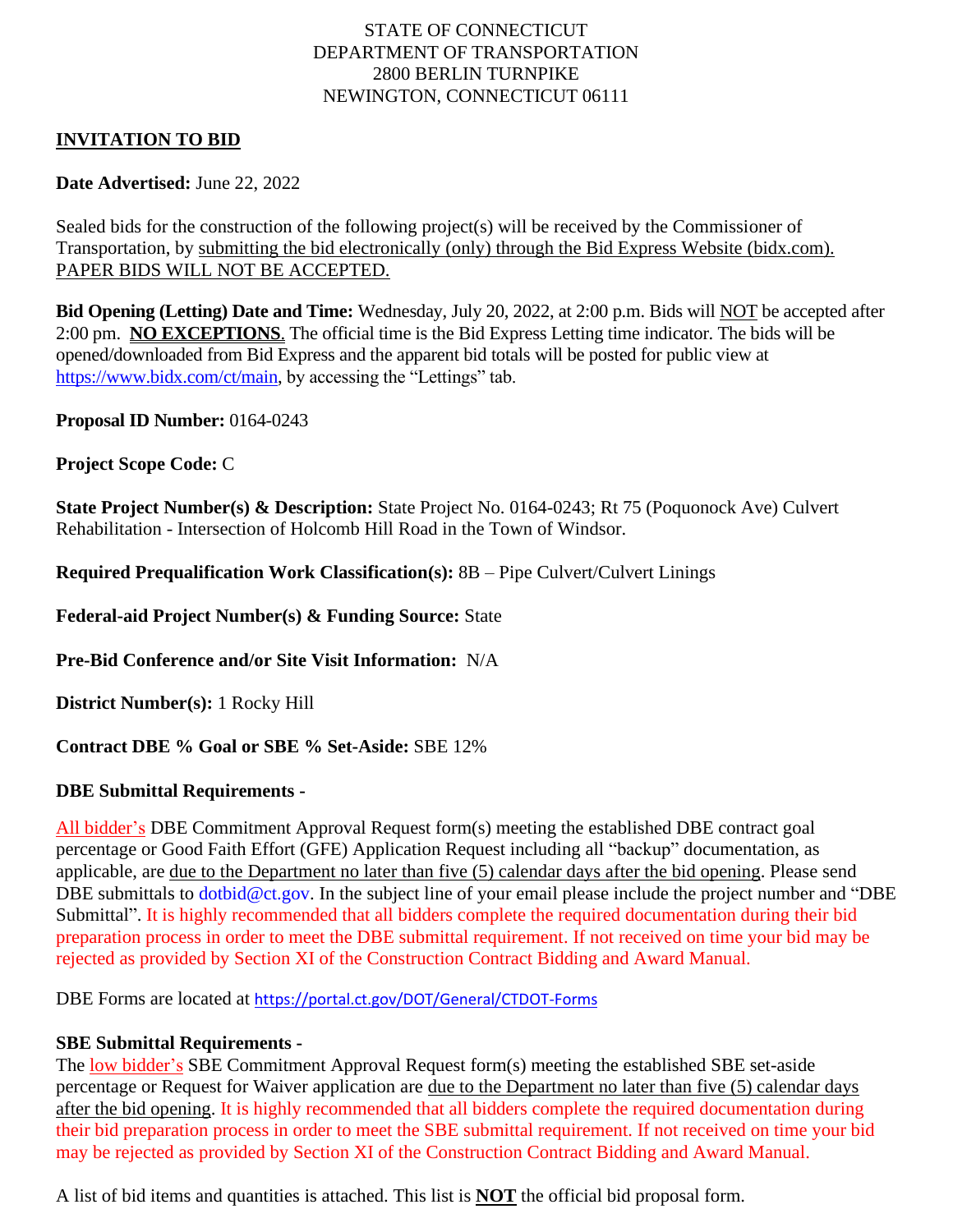**OFFICIAL BID PROPOSAL FORMS MUST BE REQUESTED – Please complete the Bid Proposal Request Form (Part C) located on the DOT website at the following LINK -** [ConnDOT Construction](mailto:ConnDOT%20Construction%20Bids%20Menu)  [Bids Menu](mailto:ConnDOT%20Construction%20Bids%20Menu)**, and submit it by email to [DOTContracts@ct.gov.](mailto:DOTContracts@ct.gov) Please read the instructions on the Part C Form.**

# **PLANS, SPECIFICATIONS & ADDENDA ARE AVAILABLE ON THE DAS STATE CONTRACTING PORTAL (CTsource Bid Board) FREE OF CHARGE**

**Secure Electronic Bidding with Bid Express (www.bidx.com):** Please refer to the attached document entitled "Electronic Bidding Instructions / Requirements for Bidders".

**Prequalification Requirements:** Prospective bidders must be prequalified with the Department of Transportation and have on file a sworn Statement (CON 16) by the time of the bid. In order to help ensure that prospective bidders may become prequalified in time for the bid opening for a given contract, contractors should be certain to return the Prequalification Application (CON 16) with all necessary information, signatures and notarized documents, to the DOT Contracts Unit at least thirty (30) calendar days before requesting a bid proposal form for that contract.

**Bid Proposal Forms:** All prospective bidders requesting to obtain the "official" Bid Proposal Form must submit a completed Bid Proposal Request Form (Part "C") to the DOT Contracts Unit per the above instructions.

If the Bid Proposal Request Form (Part C) and the Contractor's Prequalification Application are found to be satisfactory, the bidder will receive an email response from the Department approving the request to bid and instructing the bidder to download the electronic Bid Proposal Form (aka EBSX file) from the Bid Express Website (bidx.com).

Approved bidders will be required to download the official Bid Proposal Form (aka EBSX file) and associated amendment files (.00#), if applicable, from the Bid Express website (bidx.com), only after they have received the email response from the Department approving them to bid.

It is the bidder's responsibility to ensure that they download the complete official Bid Proposal Form (EBSX file) and any amendment files (.00#) associated with that specific Bid Proposal Form, from the latest letting date. Amendment files (.00#) are posted to the Bid Express website when there is a change to the bid proposal form, including a letting date change. The Department is not liable for the bidder's failure to ensure that they download the official Bid Proposal Form (EBSX file) and amendment files (.00#) from the Bid Express website.

NOTE: Prequalification status is confirmed every time a contractor submits a Request for Bid Proposal Form (Part C). All bid proposals must be on the electronic bid form/file furnished by the Department of Transportation. Official bid proposals are not included in the Plans and Specifications and are non-transferable.

**DBE Participation:** The contract goal for DBE participation equaling the percent (indicated above) of the total Contract value has been established for this Contract. Compliance with this provision may be fulfilled when a DBE or any combination of DBEs perform work under the contract in accordance with 49 CFR Part 26 Subpart C Section 26.55, as revised.

The Department of Transportation hereby notifies all bidders that it will affirmatively ensure that in any contract entered into pursuant to this advertisement, qualified Disadvantaged Business Enterprises, Small Contractor or Small Contractor Minority Business Enterprises will be afforded full opportunity to submit bids in response to this invitation and that they will not be discriminated against on the grounds of race, color, national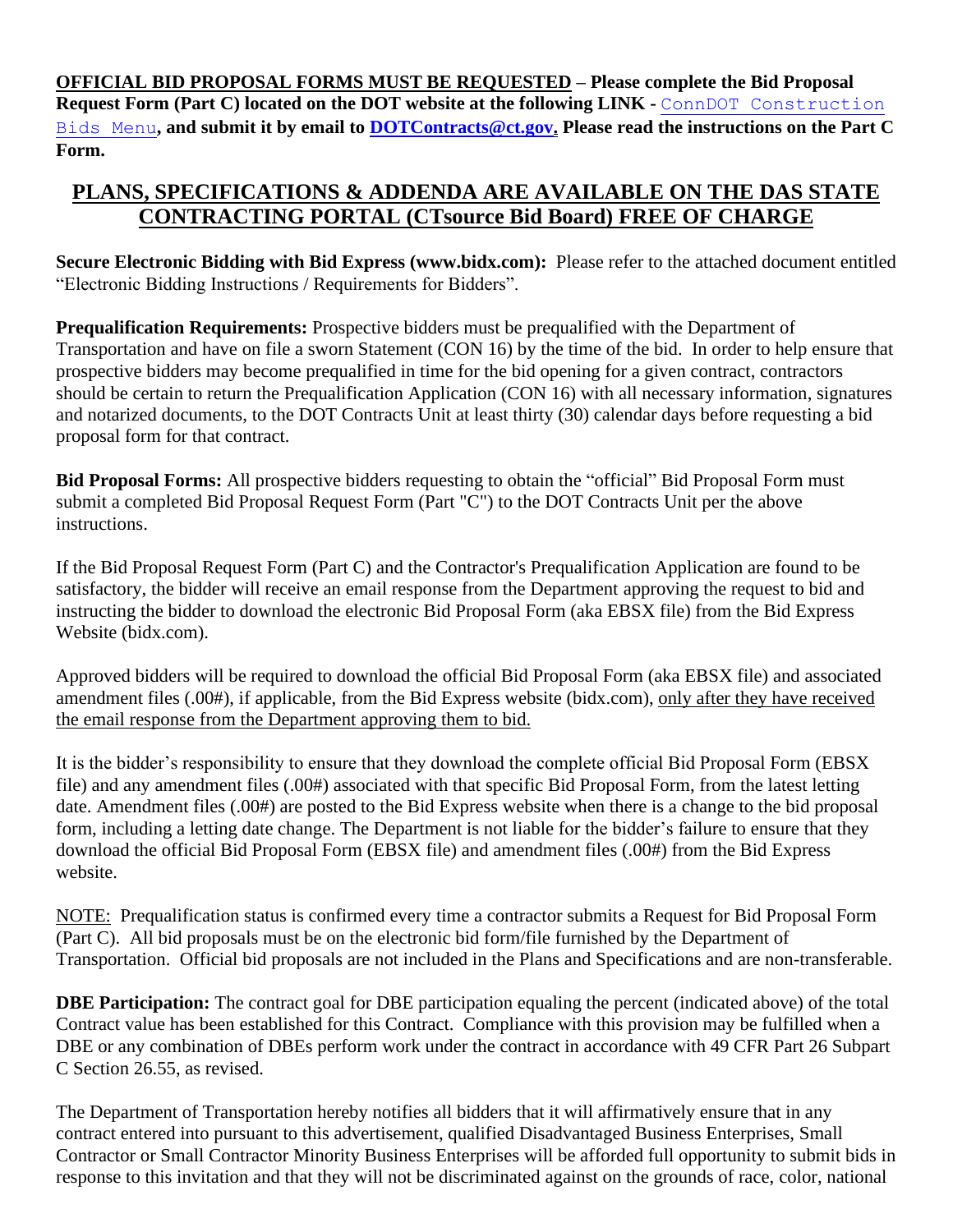origin, sex, sexual orientation, mental retardation or physical disability including but not limited to blindness, in consideration for an award.

**FTA - Buy America Certificates and Certification Regarding Lobbying:** These certifications are required with all Federal Transit Administration funded projects. Please refer to funding source above to determine the requirement.

**Bid Bond Security:** Except when otherwise specified in the bid documents, no proposal will be considered unless; (a) it is accompanied by a proposal guaranty from a surety company in the form of the Department's (CTDOT) standard bid bond form furnished by the Department, as may be revised, satisfactory to the Commissioner, in an amount equal to at least 30% of the amount of the bid; or (b) the bidder has on file in the Contract Section a current Department (CTDOT) standard annual bid bond form, satisfactory to the Commissioner, on the form furnished by the Department.

It is the bidder's responsibility to obtain and submit the most current/required CTDOT standard Bid Bond form or CTDOT standard Annual Bid Bond form that is available on the Department's website at [CTDOT Forms](https://portal.ct.gov/DOT/General/CTDOT-Forms).

When submitting the bid electronically through Bid Express (Bidx.com), bidders must scan and submit the bid bond in PDF format, properly completed and signed, prior to the date and time of the bid opening, via a single email to [dotbid@ct.gov.](mailto:dotbid@ct.gov) In the subject matter of the email please enter "Bid Bond – Project Number(s) xxxxxxxx". It is the bidder's responsibility to confirm that the Department received your bid bond email prior to the time of the bid opening. Please do not assume the Department received your bid bond email. The original signed bid bond will be required of the low bidder within 7 days after the bid opening.

DOT encourages bidders to file an "Annual" Bid Bond with the Department so that the bidder does not have to submit a bid bond each time they bid on a specific project/proposal.

At the time of the bid opening, the surety must be a corporate surety licensed by the Insurance Commissioner of the State of Connecticut and must hold a Certificate of Authority as an acceptable Surety and/or Reinsuring Company acceptable to the Federal Department of Treasury. The surety's underwriting limitation must not be less than the full amount required by the bond itself.

**Pre-Bid Questions and Answers:** Questions pertaining to DOT advertised construction projects must be presented through the CTDOT Pre-Bid Q and A Website. The Department cannot guarantee that all questions will be answered prior to the bid date. **PLEASE NOTE - at 9:00 am Monday (i.e. typical Wednesday Bid Opening) the project(s) being bid will be closed for questions, at which time questions can no longer be submitted through the Q and A Website.** 

# **Answers may be provided by the Department up to 12:00 noon, the day before the bid. At this time, the Q and A for those projects will be considered final, unless otherwise stated and/or the bid is postponed to a future date and time to allow for further questions and answers to be posted.**

If a question needs to be asked the day before the bid date, please contact the Contracts Unit staff and email your question to [dotcontracts@ct.gov](mailto:dotcontracts@ct.gov) immediately.

Contractors must identify their company name, contact person, contact email address and phone number when asking a question. The email address and phone number will not be made public.

The questions and answers (if any) located on the Q and A Website are hereby made part of the bid/contract solicitation documents (located on the State Contracting Portal) and resulting contract for the subject project(s). It is the bidder's responsibility to monitor, review, and become familiar with the questions and answers, as with all bid requirements and contract documents, prior to bidding. By signing the bid proposal and resulting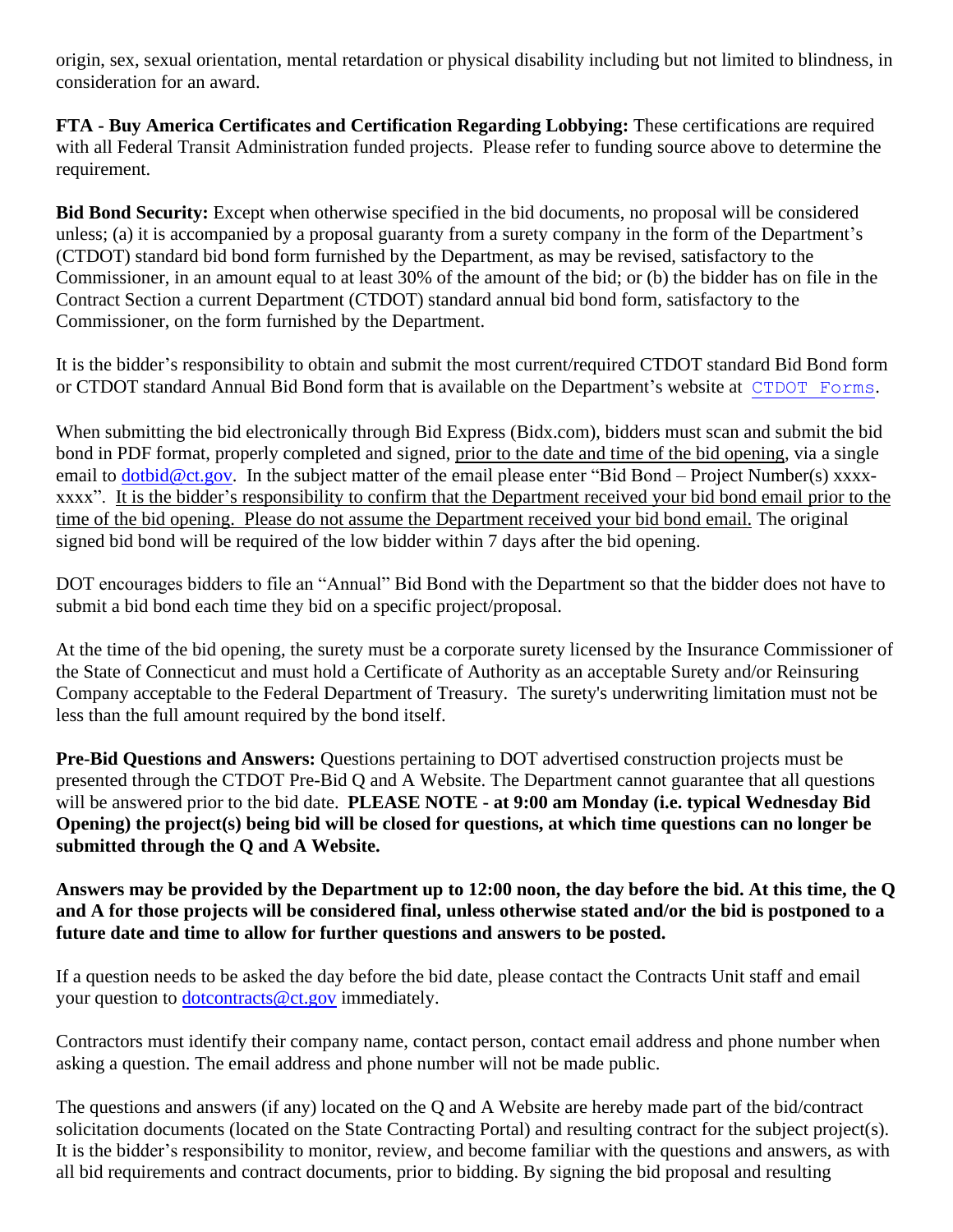contract, the bidder acknowledges receipt of, and agrees to the incorporation of the final list of Q and A, into the contract document.

Contractors will not be permitted to file a future claim based on lack of receipt, or knowledge of the questions and answers associated with a project. All bidding requirements and project information, including but not limited to contract plans, specifications, addenda, Q and A, Notice to Contractors, etc., are made public on the State Contracting Portal and/or the CTDOT website.

Any bidder that discovers an error in the bid proposal or contract documents, including but not limited to the plans, must report that error in a letter to the Manager within two (2) business days of discovering the error. A failure to do so may result in the Commissioner's finding the contractor to be nonresponsible as the low bidder for one or more Department contracts, and may be subject to other adverse action by the Department

**OPM Form 1 – Campaign Contribution Certification:** All bidders must upload the Campaign Contribution Certification to the Department of Administrative Services (DAS) online system (CTsource). Please access the link below to register with CTsource and download the vendor guide to uploading this form.

Link to DAS CTSource - <https://portal.ct.gov/DAS/CTSource/CTSource>

Link to OPM Forms - <https://portal.ct.gov/OPM/Fin-PSA/Forms/Ethics-Forms>

**Prevailing Wage Rates:** The minimum rates to be paid labor of the various classifications shall be in accordance with current schedule of wages established by the State Labor Commissioner as provided in the Connecticut General Statutes, as revised. The Contract Wage Certification Form is to be submitted to the Labor Commissioner before the award of the contract.

**Other Information:** All bidders are required to inform themselves fully of the conditions relating to the construction and labor under which the work will be or is now being performed and the contractor shall employ, as far as possible, such methods and means in the carrying out of this work as will not cause interruption or interference with any other contractor.

The Department, prior to the awarding of any contract, may require further financial and other information from any applicant who becomes the low bidder for that contract. The Commissioner of Transportation reserves the right to reject any and all bids.

Form Revised February 2022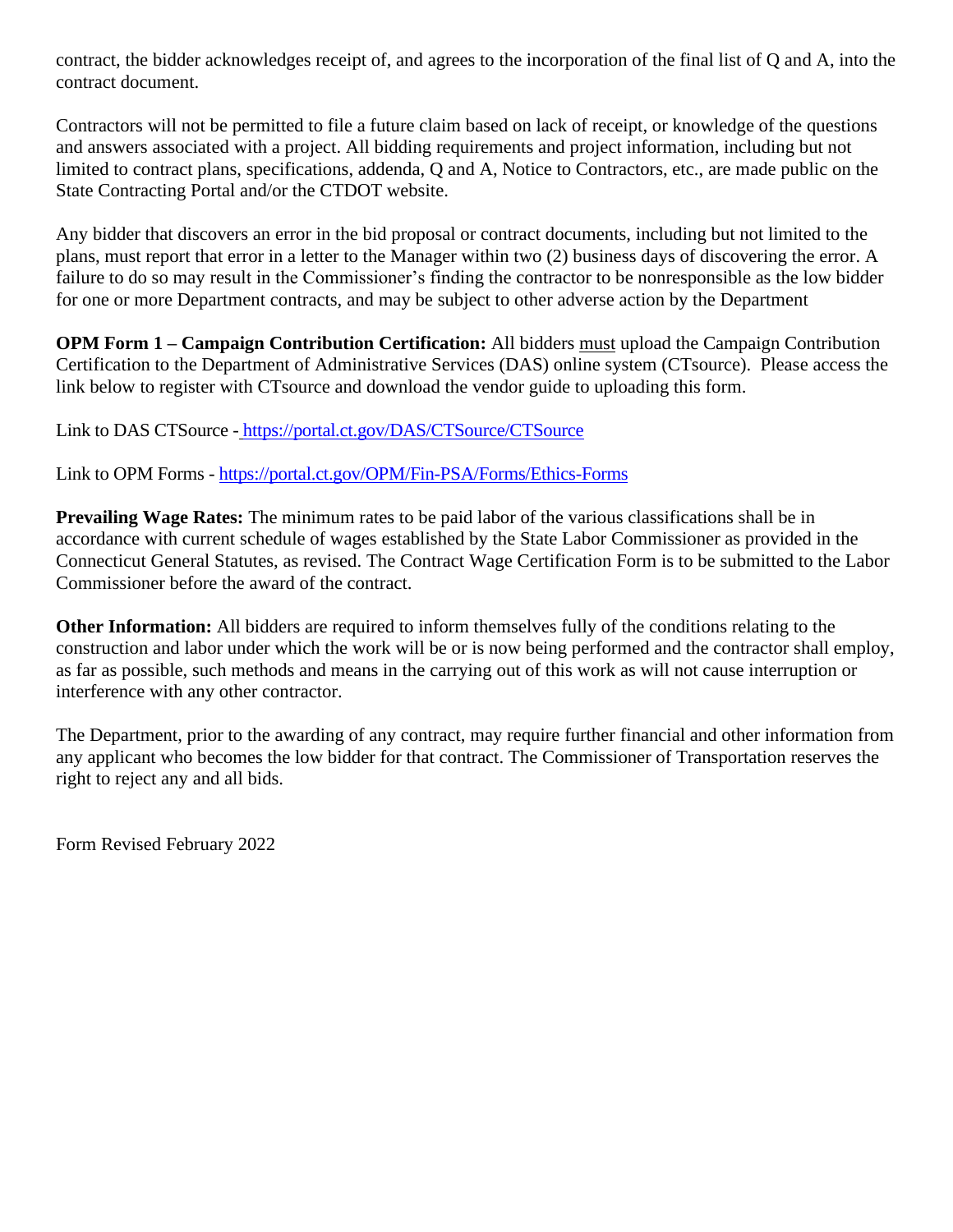# **STATE OF CONNECTICUT DEPARTMENT OF TRANSPORTATION**

# **PROJECT SCOPE CODE**

| <b>CODE</b> | <b>FROM</b>      | $\underline{\operatorname{TO}}$ |
|-------------|------------------|---------------------------------|
| "A"         | <b>LESS THAN</b> | \$100,000                       |
| "B"         | \$100,000        | \$199,999                       |
| "C"         | \$200,000        | \$499,999                       |
| "D"         | \$500,000        | \$999,999                       |
| "E"         | \$1,000,000      | \$2,499,999                     |
| "F"         | \$2,500,000      | \$4,999,999                     |
| "G"         | \$5,000,000      | \$7,499,999                     |
| "H"         | \$7,500,000      | \$9,999,999                     |
| "I"         | \$10,000,000     | \$14,999,999                    |
| "J"         | \$15,000,000     | \$19,999,999                    |
| "K"         | \$20,000,000     | \$29,999,999                    |
| "L"         | \$30,000,000     | \$39,999,999                    |
| "M"         | \$40,000,000     | \$59,999,999                    |
| "N"         | \$60,000,000     | \$89,999,999                    |
| "O"         | \$90,000,000     | \$119,999,999                   |
| "P"         | \$120,000,000    | \$159,999,999                   |
| "Q"         | \$160,000,000    | \$199,999,999                   |
| "R"         | \$200,000,000    | \$249,999,999                   |
| "S"         | \$250,000,000    | \$299,999,999                   |
| "T"         | \$300,000,000    | \$399,999,999                   |
| $"U"$       | \$400,000,000    | \$499,999,999                   |
| "V"         | \$500,000,000    | \$599,999,999                   |
| "W"         | \$600,000,000    | <b>AND OVER</b>                 |

For any questions regarding this project scope code, please contact the Transportation Manager of Contracts at (860) 594-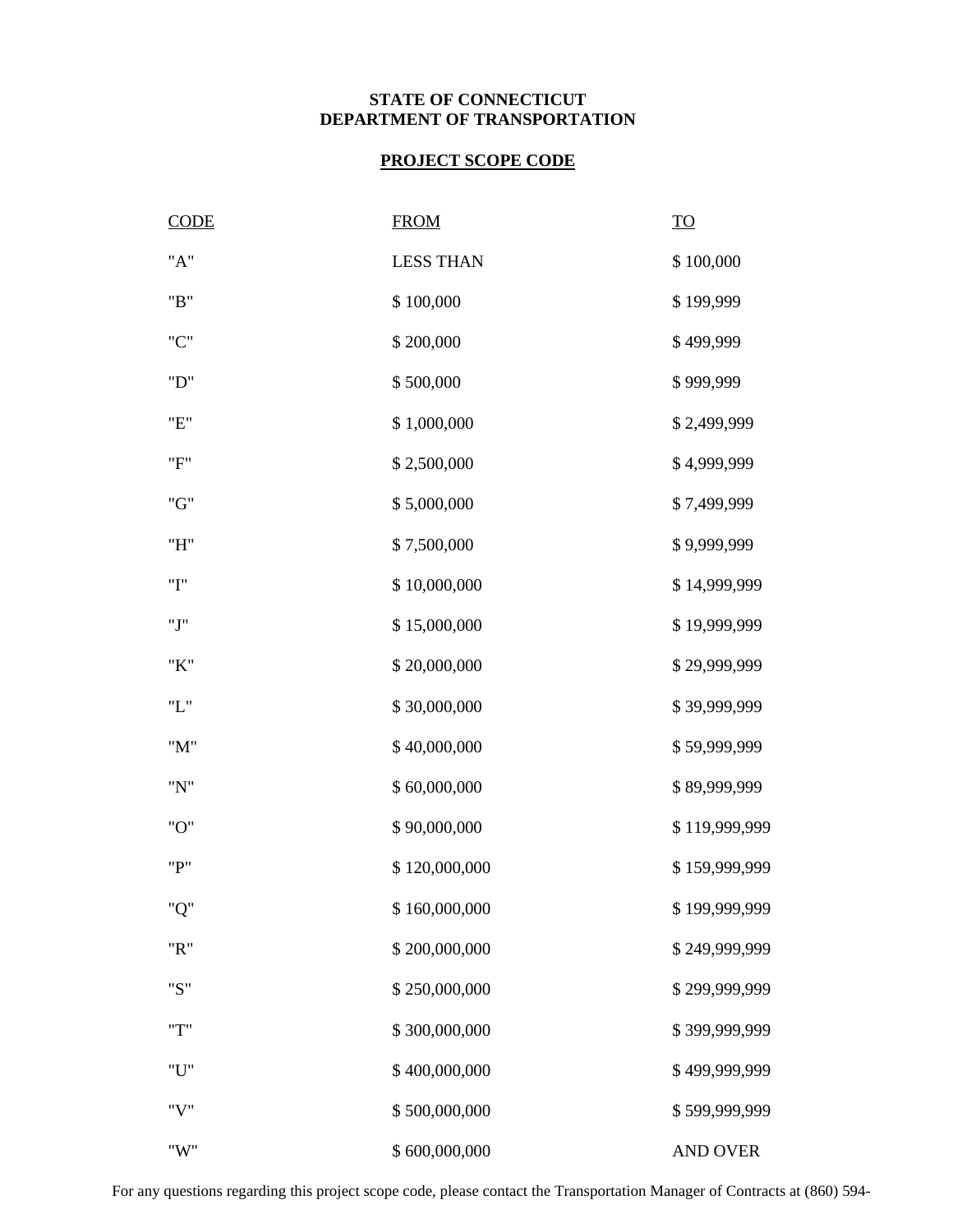

Date Of Opening: July 20, 2022

- **Proposal ID: 0164-0243** 
	- **Projects: 0164-0243**
	- Districts: Rocky Hill
	- **Counties: Hartford**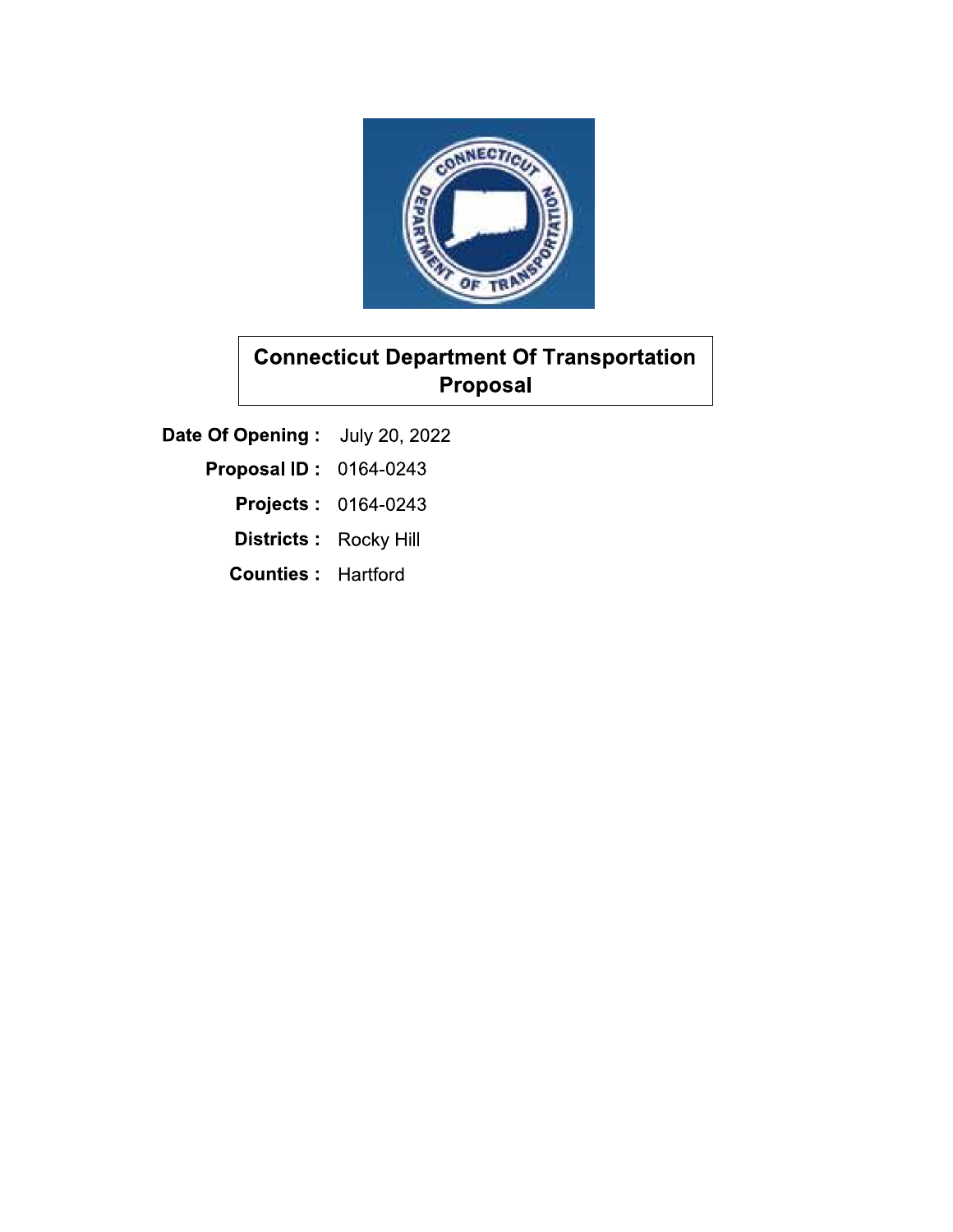

Page:  $\overline{2}$ 

**Proposal ID:** 0164-0243

### Route 75 Culvert Rehabilitation

| Time ID | <b>Completion Date or</b><br><b>Number of Units</b> | <b>Unit Type</b> | <b>Time Type</b> | <b>Liquidated Damages Rate</b> | Contract<br><b>Time Flag</b> |
|---------|-----------------------------------------------------|------------------|------------------|--------------------------------|------------------------------|
| 00      | 89                                                  | Davs             | CD               | 800.00 Days                    |                              |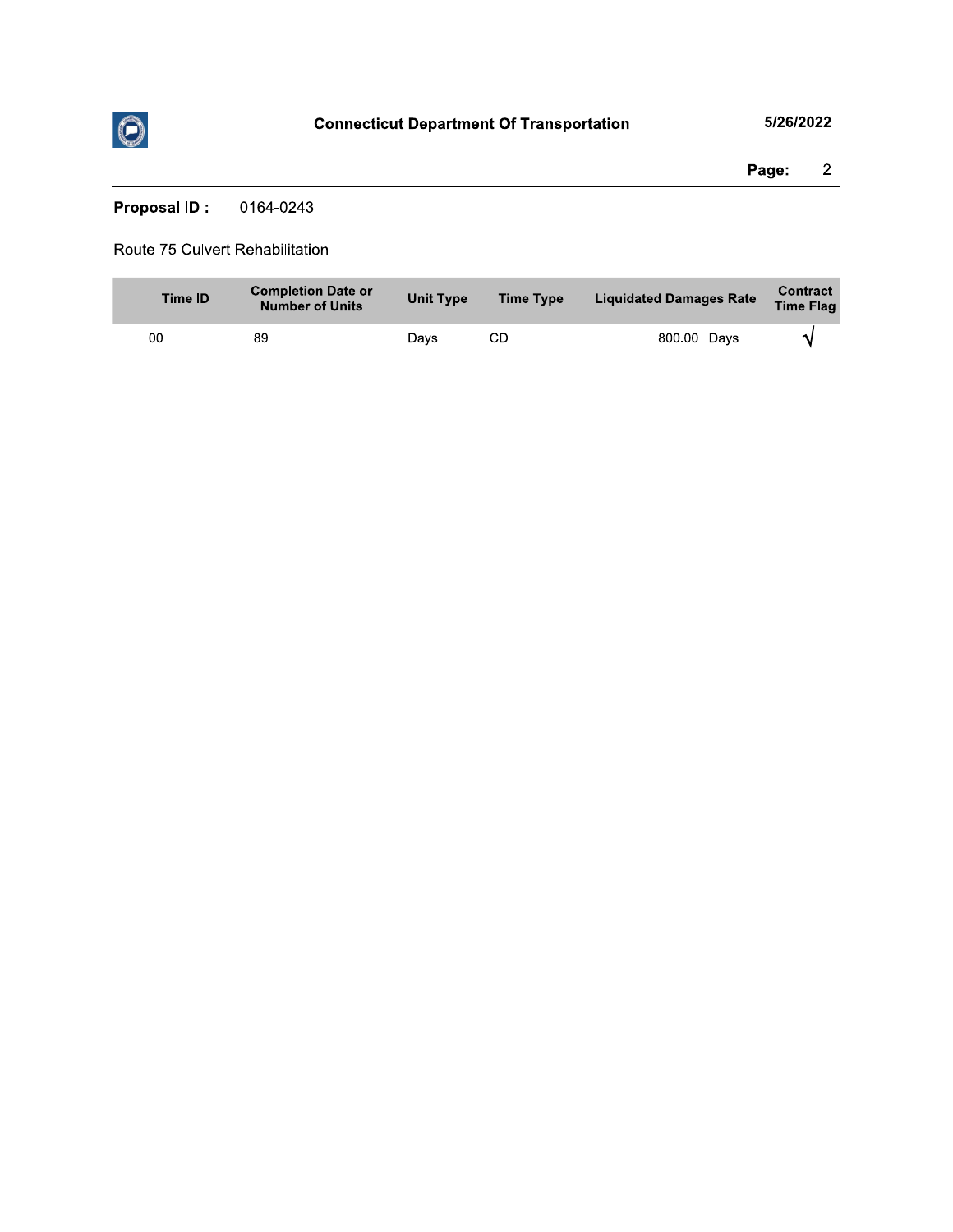

| $\odot$                |                                                                                                                     | <b>Connecticut Department Of Transportation</b> |                       |                                                                                                                                                                                                                                      |                   | 5/26/2022    |
|------------------------|---------------------------------------------------------------------------------------------------------------------|-------------------------------------------------|-----------------------|--------------------------------------------------------------------------------------------------------------------------------------------------------------------------------------------------------------------------------------|-------------------|--------------|
|                        |                                                                                                                     | <b>Proposal Schedule of Items</b>               |                       |                                                                                                                                                                                                                                      |                   | Page 1 of 7  |
|                        | Proposal ID: 0164-0243                                                                                              |                                                 | Project(s): 0164-0243 |                                                                                                                                                                                                                                      |                   |              |
| <b>Contractor:</b>     |                                                                                                                     |                                                 |                       |                                                                                                                                                                                                                                      |                   |              |
| <b>SECTION: 1</b>      |                                                                                                                     |                                                 |                       |                                                                                                                                                                                                                                      |                   |              |
| <b>Cat Alt Set ID:</b> |                                                                                                                     | Cat Alt Mbr ID:                                 |                       |                                                                                                                                                                                                                                      |                   |              |
| Proposal<br>Line       | Item ID                                                                                                             | Approximate                                     | <b>Unit Price</b>     |                                                                                                                                                                                                                                      | <b>Bid Amount</b> |              |
| <b>Number</b>          | <b>Description</b>                                                                                                  | <b>Quantity and</b><br><b>Units</b>             | <b>Dollars</b>        | <b>Cents</b>                                                                                                                                                                                                                         | <b>Dollars</b>    | <b>Cents</b> |
| 0010                   | 0107092                                                                                                             | 4.000                                           |                       |                                                                                                                                                                                                                                      |                   |              |
|                        | CTDOT BOUNDARY MARKER -<br>(CAPPED REBAR) ** See Special<br>Provisions **                                           | ea.                                             |                       | the contract of the contract of the contract of the contract of the                                                                                                                                                                  |                   |              |
| 0020                   | 0201001                                                                                                             | 1.000                                           |                       |                                                                                                                                                                                                                                      |                   |              |
|                        | <b>CLEARING AND GRUBBING **</b><br>See Special Provisions **                                                        | <b>LUMP SUM</b>                                 |                       |                                                                                                                                                                                                                                      |                   |              |
| 0030                   | 0202000                                                                                                             | 210.000                                         |                       |                                                                                                                                                                                                                                      |                   |              |
|                        | <b>EARTH EXCAVATION</b>                                                                                             | с.у.                                            |                       | the control of the control of the                                                                                                                                                                                                    |                   |              |
| 0040                   | 0202100<br><b>ROCK EXCAVATION</b>                                                                                   | 21.000<br>с.у.                                  |                       | <u> 1989 - Jan Stein Harry Stein Harry Stein Harry Stein Harry Stein Harry Stein Harry Stein Harry Stein Harry Stein Harry Stein Harry Stein Harry Stein Harry Stein Harry Stein Harry Stein Harry Stein Harry Stein Harry Stein</u> |                   |              |
| 0050                   | 0202216                                                                                                             | 20.000                                          |                       |                                                                                                                                                                                                                                      |                   |              |
|                        | <b>EXCAVATION AND REUSE OF</b><br><b>EXISTING CHANNEL BOTTOM</b><br><b>MATERIAL ** See Special</b><br>Provisions ** |                                                 |                       |                                                                                                                                                                                                                                      |                   |              |
| 0060                   | 0202217                                                                                                             | 2,500.000                                       |                       |                                                                                                                                                                                                                                      |                   |              |
|                        | SUPPLEMENTAL STREAMBED<br><b>CHANNEL MATERIAL ** See</b><br>Special Provisions **                                   | est.                                            |                       | 1.00                                                                                                                                                                                                                                 |                   | 2,500.00     |
| 0070                   | 0202529                                                                                                             | 235.000                                         |                       |                                                                                                                                                                                                                                      |                   |              |
|                        | <b>CUT BITUMINOUS CONCRETE</b><br><b>PAVEMENT</b>                                                                   | $\mathsf{L}$ f.                                 |                       |                                                                                                                                                                                                                                      |                   |              |
| 0080                   | 0203000                                                                                                             | 210.000                                         |                       |                                                                                                                                                                                                                                      |                   |              |
|                        | STRUCTURE EXCAVATION -<br>EARTH (COMPLETE)                                                                          | c.y.                                            |                       |                                                                                                                                                                                                                                      |                   |              |
| 0090                   | 0204151                                                                                                             | 1.000                                           |                       |                                                                                                                                                                                                                                      |                   |              |
|                        | <b>HANDLING WATER ** See</b><br>Special Provisions **                                                               | LUMP SUM                                        |                       |                                                                                                                                                                                                                                      |                   |              |
| 0100                   | 0207000                                                                                                             | 145.000                                         |                       |                                                                                                                                                                                                                                      |                   |              |
|                        | <b>BORROW</b>                                                                                                       | C.V.                                            |                       |                                                                                                                                                                                                                                      |                   |              |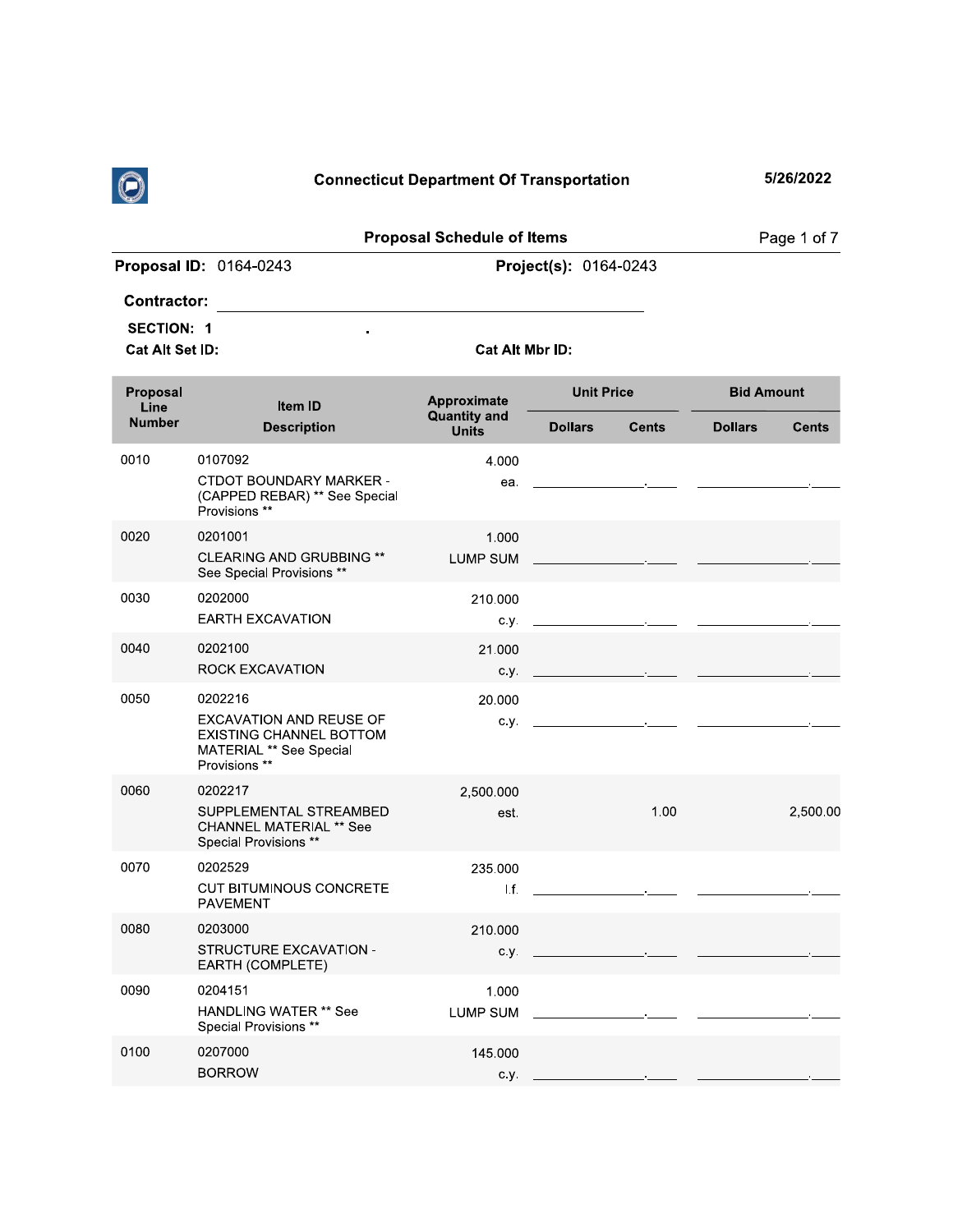

|                        | <b>Connecticut Department Of Transportation</b>     | 5/26/2022             |                   |
|------------------------|-----------------------------------------------------|-----------------------|-------------------|
|                        | <b>Proposal Schedule of Items</b>                   |                       | Page 2 of 7       |
| Proposal ID: 0164-0243 |                                                     | Project(s): 0164-0243 |                   |
| <b>Contractor:</b>     |                                                     |                       |                   |
| <b>SECTION: 1</b>      | $\bullet$                                           |                       |                   |
| Cat Alt Set ID:        | Cat Alt Mbr ID:                                     |                       |                   |
| <b>Proposal</b>        | and the contract of the contract of the contract of | <b>Unit Price</b>     | <b>Bid Amount</b> |

| Page 2 of 7                                                                    |                                                    |                                                                                 | <b>Proposal Schedule of Items</b>                  |                                                                                      |                                      |
|--------------------------------------------------------------------------------|----------------------------------------------------|---------------------------------------------------------------------------------|----------------------------------------------------|--------------------------------------------------------------------------------------|--------------------------------------|
|                                                                                |                                                    | Project(s): 0164-0243                                                           |                                                    | Proposal ID: 0164-0243                                                               |                                      |
|                                                                                |                                                    |                                                                                 |                                                    |                                                                                      | <b>Contractor:</b>                   |
|                                                                                |                                                    |                                                                                 | Cat Alt Mbr ID:                                    |                                                                                      | <b>SECTION: 1</b><br>Cat Alt Set ID: |
| <b>Bid Amount</b><br><b>Dollars</b><br><b>Cents</b>                            | <b>Cents</b>                                       | <b>Unit Price</b><br><b>Dollars</b>                                             | Approximate<br><b>Quantity and</b><br><b>Units</b> | Item ID<br><b>Description</b>                                                        | Proposal<br>Line<br><b>Number</b>    |
|                                                                                |                                                    |                                                                                 | 160.000                                            | 0209001                                                                              | 0110                                 |
|                                                                                | the control of the control of the                  |                                                                                 | s.y.                                               | FORMATION OF SUBGRADE                                                                |                                      |
|                                                                                | the control of the control of the control of       |                                                                                 | 35.000<br>s.y.                                     | 0211000<br><b>ANTI-TRACKING PAD</b>                                                  | 0120                                 |
|                                                                                | the control of the control of the con-             |                                                                                 | 55.000<br>c.y.                                     | 0212000<br><b>SUBBASE</b>                                                            | 0130                                 |
|                                                                                | and the control of the control of                  |                                                                                 | 45.000<br>c.y.                                     | 0213100<br><b>GRANULAR FILL</b>                                                      | 0140                                 |
|                                                                                |                                                    |                                                                                 | 205.000<br>с.у.                                    | 0216000<br>PERVIOUS STRUCTURE<br><b>BACKFILL</b>                                     | 0150                                 |
| the control of the control of the control of the control of the control of the |                                                    |                                                                                 | 345.000<br>1.f.                                    | 0219001<br>SEDIMENTATION CONTROL<br><b>SYSTEM</b>                                    | 0160                                 |
|                                                                                |                                                    | <u> 1980 - Andrea Andrew Maria (h. 1980).</u><br>1900 - Andrew Maria (h. 1900). | 4.000<br>ea.                                       | 0219011<br>SEDIMENT CONTROL SYSTEM<br>AT CATCH BASIN ** See Special<br>Provisions ** | 0170                                 |
|                                                                                | <u> 1989 - Johann Barbara, martxa a shekara 19</u> |                                                                                 | 40.000<br>ton                                      | 0406170<br>HMA <sub>S1</sub>                                                         | 0180                                 |
|                                                                                |                                                    |                                                                                 | 105.000<br>ton                                     | 0406171<br><b>HMA S0.5</b>                                                           | 0190                                 |
|                                                                                |                                                    |                                                                                 | 70.000<br>gal                                      | 0406236<br>MATERIAL FOR TACK COAT                                                    | 0200                                 |
|                                                                                |                                                    |                                                                                 | 585.000<br>s.y.                                    | 0409001<br>FINE MILLING OF BITUMINOUS<br>CONCRETE (0" TO 4")                         | 0210                                 |
|                                                                                |                                                    |                                                                                 | 1.000<br>ea.                                       | 0586005.10<br>TYPE 'C' CATCH BASIN DOUBLE<br>GRATE TYPE 2 - 0' - 10' DEEP            | 0220                                 |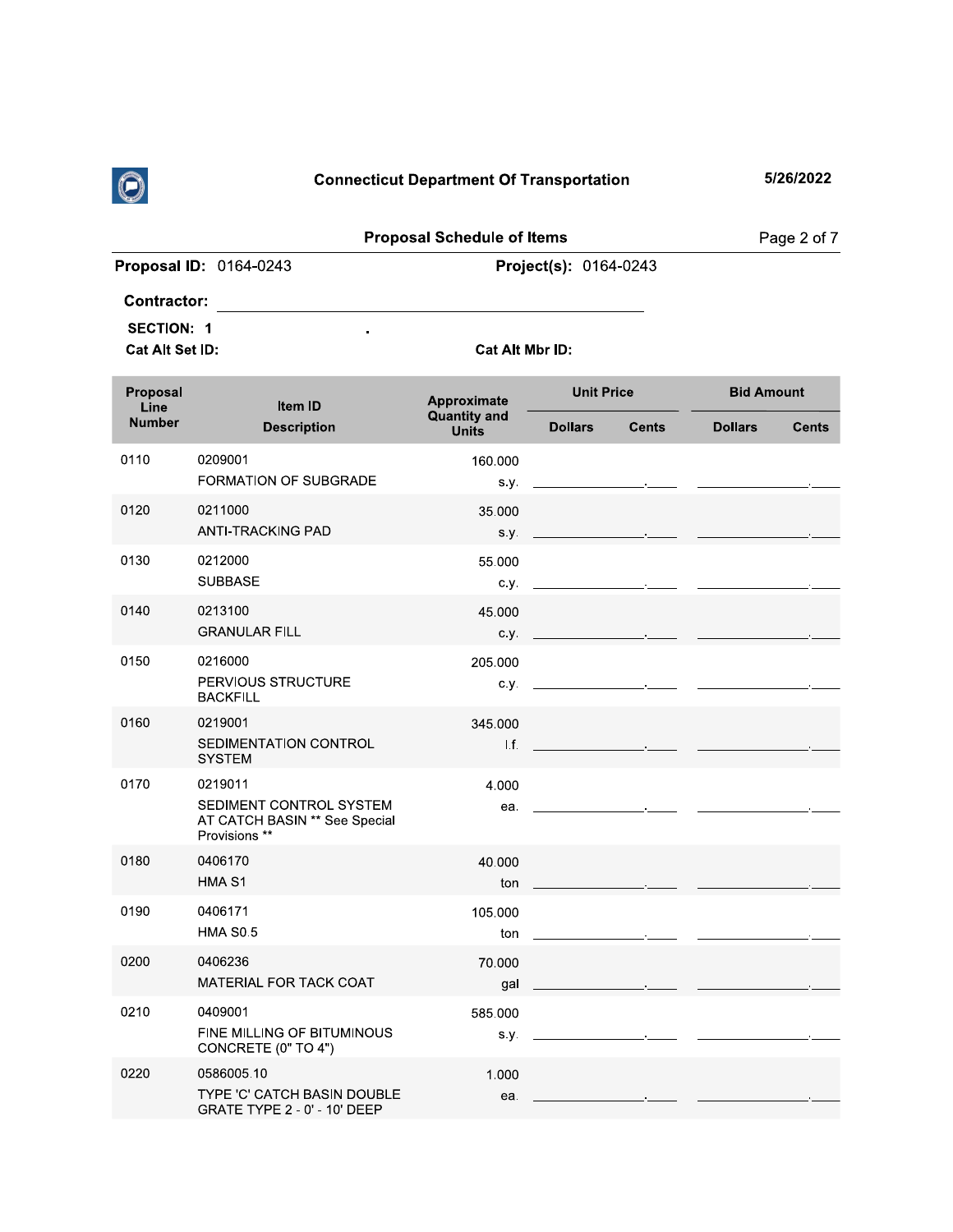

| $\bigcirc$                                                                    |                                                                                                                  | <b>Connecticut Department Of Transportation</b>    |                              |                                              |                   | 5/26/2022    |
|-------------------------------------------------------------------------------|------------------------------------------------------------------------------------------------------------------|----------------------------------------------------|------------------------------|----------------------------------------------|-------------------|--------------|
|                                                                               |                                                                                                                  | <b>Proposal Schedule of Items</b>                  |                              |                                              |                   | Page 3 of 7  |
|                                                                               | Proposal ID: 0164-0243                                                                                           |                                                    | <b>Project(s): 0164-0243</b> |                                              |                   |              |
| <b>Contractor:</b><br><b>SECTION: 1</b><br>Cat Alt Set ID:<br><b>Proposal</b> | ÷                                                                                                                | Cat Alt Mbr ID:                                    | <b>Unit Price</b>            |                                              | <b>Bid Amount</b> |              |
| Line<br><b>Number</b>                                                         | Item ID<br><b>Description</b>                                                                                    | Approximate<br><b>Quantity and</b><br><b>Units</b> | <b>Dollars</b>               | <b>Cents</b>                                 | <b>Dollars</b>    | <b>Cents</b> |
| 0230                                                                          | 0586015.10<br>OFFSET TYPE 'C' CATCH BASIN<br>DOUBLE GRATE TYPE 2 - 0' - 10'<br>DEEP ** See Special Provisions ** | 1.000<br>ea.                                       |                              | the control of the control of the control of |                   |              |
| 0240                                                                          | 0586750<br>TYPE 'C' CATCH BASIN TOP                                                                              | 2.000<br>ea.                                       |                              |                                              |                   |              |
|                                                                               |                                                                                                                  |                                                    |                              |                                              |                   |              |

|      | DEEP ** See Special Provisions **                                                             |                  |                                                                 |  |
|------|-----------------------------------------------------------------------------------------------|------------------|-----------------------------------------------------------------|--|
| 0240 | 0586750<br>TYPE 'C' CATCH BASIN TOP                                                           | 2.000<br>ea.     |                                                                 |  |
| 0250 | 0601062<br><b>FOOTING CONCRETE</b>                                                            | 30.000<br>c.y.   | <b>Contract Contract</b>                                        |  |
| 0260 | 0601064<br>ABUTMENT AND WALL<br><b>CONCRETE</b>                                               | 35.000<br>c.y.   |                                                                 |  |
| 0270 | 0601640<br>1" CLOSED CELL ELASTOMER                                                           | 800.000<br>c.i.  | the control of the control of the control of                    |  |
| 0280 | 0601930<br>SLIP-LINING GROUT ** See<br>Special Provisions **                                  | 15.000<br>C.V.   | the control of the control of the control of                    |  |
| 0290 | 0602030<br><b>DEFORMED STEEL BARS -</b><br><b>GALVANIZED</b>                                  | 9,000.000<br>Ib. |                                                                 |  |
| 0300 | 0610001<br>DRILLING HOLES AND<br><b>BONDING ANCHORS ** See</b><br>Special Provisions **       | 8.000<br>ea.     |                                                                 |  |
| 0310 | 0651623<br><b>36" HIGH DENSITY</b><br>POLYETHYLENE PIPE LINER **<br>See Special Provisions ** | 60.000<br>1.f.   | the contract of the contract of the contract of the contract of |  |
| 0320 | 0653101<br><b>CLEAN EXISTING CULVERT -</b><br><b>GREATER THAN 42" DIAMETER</b>                | 50.000<br>I.f.   |                                                                 |  |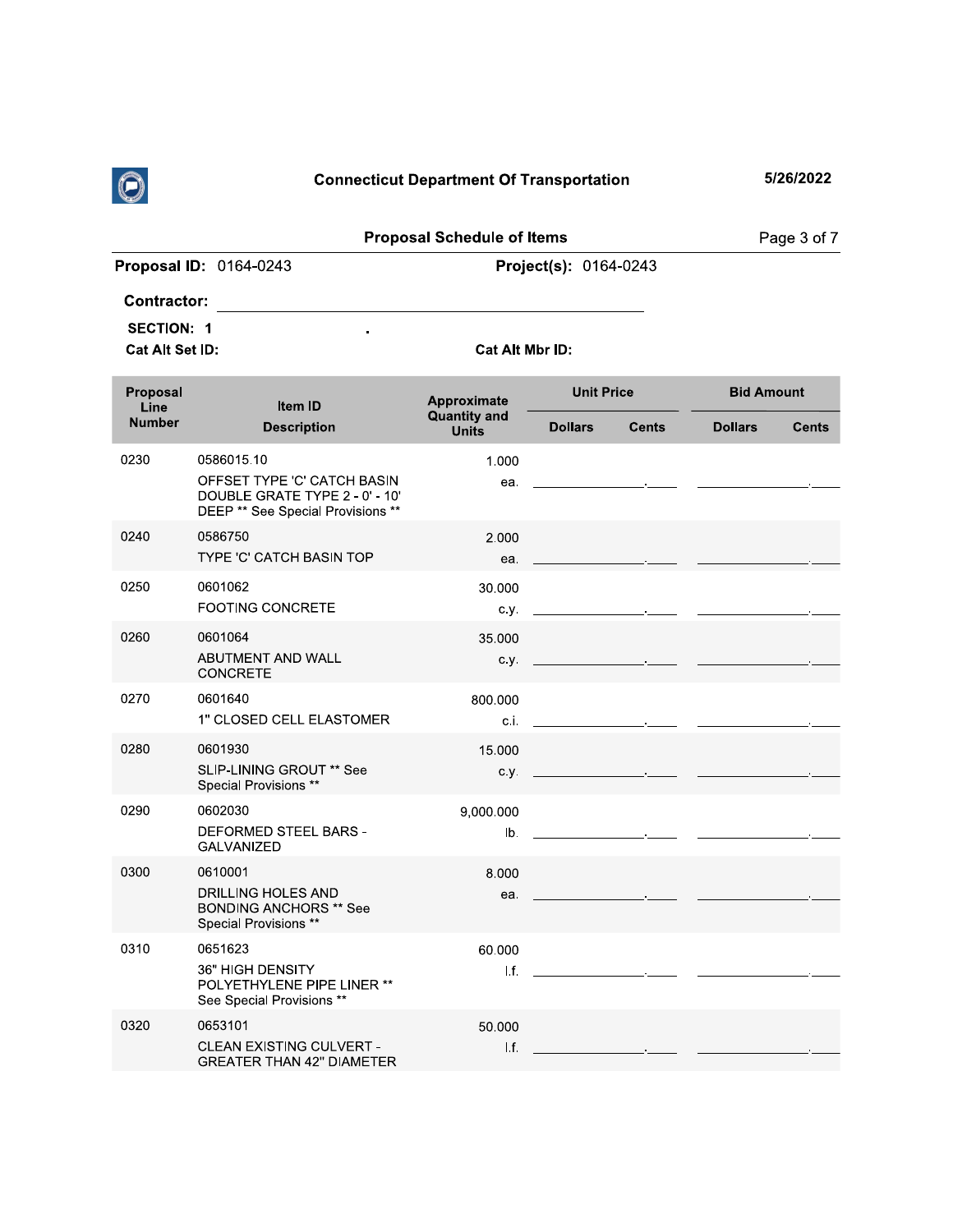

5/26/2022

|                               | <b>Proposal Schedule of Items</b> | Page 4 of 7 |
|-------------------------------|-----------------------------------|-------------|
| <b>Proposal ID: 0164-0243</b> | <b>Project(s):</b> $0164 - 0243$  |             |
| <b>Contractor:</b>            |                                   |             |

 $\ddot{\phantom{1}}$ 

**SECTION: 1** 

Cat Alt Set ID:

Cat Alt Mbr ID:

| Proposal<br>Line | Item ID                                                                                     | Approximate                         | <b>Unit Price</b>                                                                                                                                                                                                                    |              | <b>Bid Amount</b> |              |
|------------------|---------------------------------------------------------------------------------------------|-------------------------------------|--------------------------------------------------------------------------------------------------------------------------------------------------------------------------------------------------------------------------------------|--------------|-------------------|--------------|
| <b>Number</b>    | <b>Description</b>                                                                          | <b>Quantity and</b><br><b>Units</b> | <b>Dollars</b>                                                                                                                                                                                                                       | <b>Cents</b> | <b>Dollars</b>    | <b>Cents</b> |
| 0330             | 0686000.15<br>15" R.C. PIPE - 0' - 10' DEEP                                                 | 25.000<br>If.                       | the contract of the contract of the contract of the contract of the contract of                                                                                                                                                      |              |                   |              |
| 0340             | 0686000.24<br>24" R.C. PIPE - 0' - 10' DEEP                                                 | 15.000<br>If.                       | the control of the control of the control of                                                                                                                                                                                         |              |                   |              |
| 0350             | 0686900<br>CONCRETE PIPE CONNECTION                                                         | 1.000<br>ea.                        | the contract of the contract of the contract of                                                                                                                                                                                      |              |                   |              |
| 0360             | 0703012<br><b>MODIFIED RIPRAP</b>                                                           | 15.000<br>c.y.                      | the control of the control of the control of                                                                                                                                                                                         |              |                   |              |
| 0370             | 0708001<br><b>DAMPPROOFING</b>                                                              | 70.000<br>S.V.                      | <u> 1990 - John Harry Harry Harry Harry Harry Harry Harry Harry Harry Harry Harry Harry Harry Harry Harry Harry Harry Harry Harry Harry Harry Harry Harry Harry Harry Harry Harry Harry Harry Harry Harry Harry Harry Harry Harr</u> |              |                   |              |
| 0380             | 0755010<br><b>GEOTEXTILE (SEPARATION -</b><br>MEDIUM SURVIVABILITY)                         | 30.000<br>S. y.                     | the control of the control of the control of                                                                                                                                                                                         |              |                   |              |
| 0390             | 0815001<br><b>BITUMINOUS CONCRETE LIP</b><br><b>CURBING</b>                                 | 290.000<br>l.f.                     | the contract of the contract of the contract of the                                                                                                                                                                                  |              |                   |              |
| 0400             | 0819002<br>PENETRATING SEALER<br><b>PROTECTIVE COMPOUND **</b><br>See Special Provisions ** | 55.000<br>s.y.                      | the control of the control of the control of                                                                                                                                                                                         |              |                   |              |
| 0410             | 0912503<br>REMOVE METAL BEAM RAIL                                                           | 90.000<br>Lf.                       | the contract of the contract of the contract of                                                                                                                                                                                      |              |                   |              |
| 0420             | 0913952<br>PROTECTIVE FENCE (5' HIGH)<br>** See Special Provisions **                       | 50.000<br>1.f.                      | the control of the control of the control of                                                                                                                                                                                         |              |                   |              |
| 0430             | 0922501<br><b>BITUMINOUS CONCRETE</b><br><b>DRIVEWAY</b>                                    | 115.000<br>S.Y.                     | <u> 1999 - Johann Barbara, martin a</u>                                                                                                                                                                                              |              |                   |              |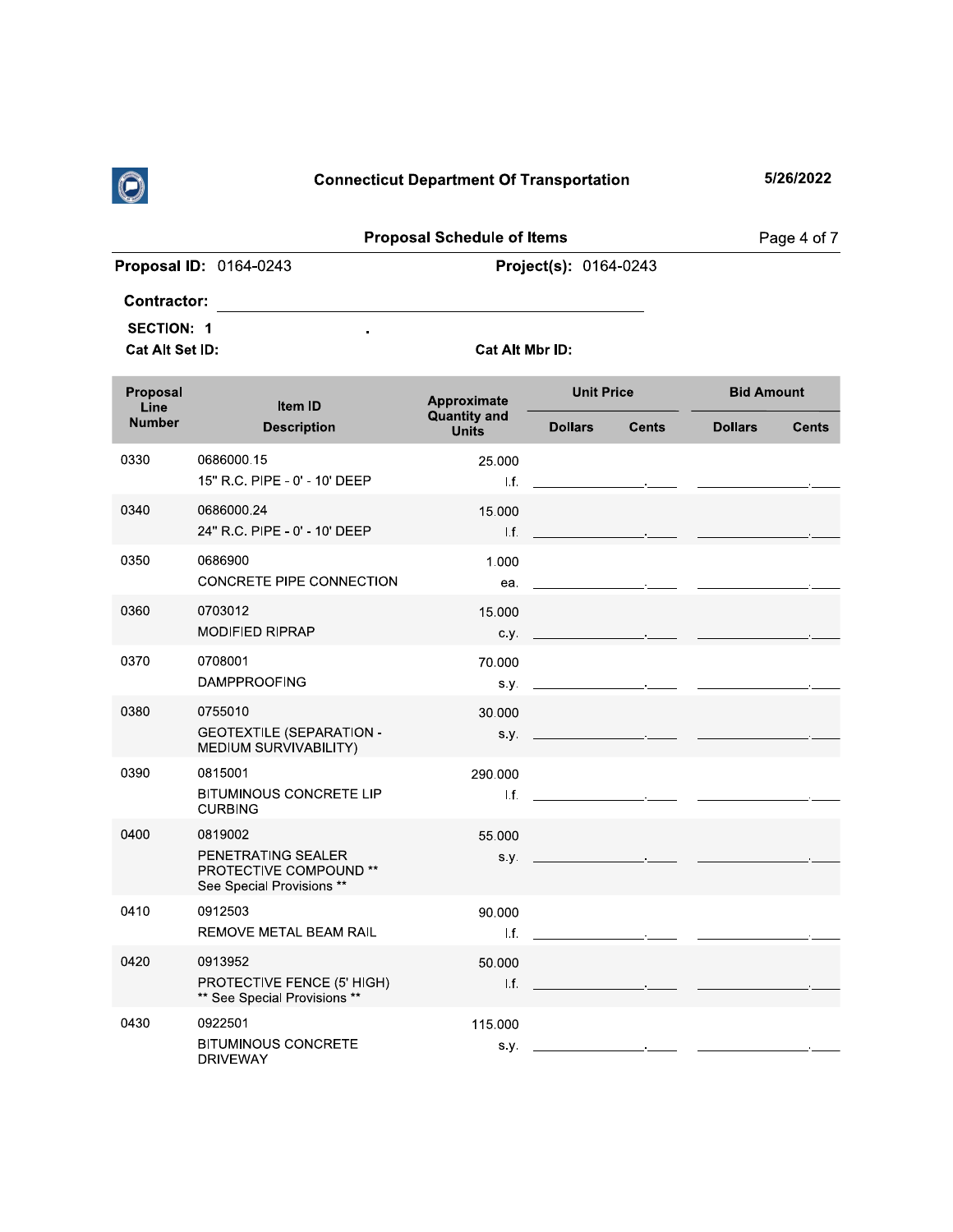

| (C)                                  |                                                            | <b>Connecticut Department Of Transportation</b> |                       |                                              |                   | 5/26/2022    |
|--------------------------------------|------------------------------------------------------------|-------------------------------------------------|-----------------------|----------------------------------------------|-------------------|--------------|
|                                      |                                                            | <b>Proposal Schedule of Items</b>               |                       |                                              |                   | Page 5 of 7  |
|                                      | Proposal ID: 0164-0243                                     |                                                 | Project(s): 0164-0243 |                                              |                   |              |
| <b>Contractor:</b>                   |                                                            |                                                 |                       |                                              |                   |              |
| <b>SECTION: 1</b><br>Cat Alt Set ID: | $\blacksquare$                                             | Cat Alt Mbr ID:                                 |                       |                                              |                   |              |
| Proposal<br>Line                     | Item ID                                                    | Approximate                                     | <b>Unit Price</b>     |                                              | <b>Bid Amount</b> |              |
| <b>Number</b>                        | <b>Description</b>                                         | <b>Quantity and</b><br><b>Units</b>             | <b>Dollars</b>        | <b>Cents</b>                                 | <b>Dollars</b>    | <b>Cents</b> |
| 0440                                 | 0944000<br><b>FURNISHING AND PLACING</b><br><b>TOPSOIL</b> | 650.000<br>S.V.                                 |                       | the control of the control of the control of |                   |              |

|      | <b>FURNISHING AND PLACING</b><br><b>TOPSOIL</b>                                            |                          | S.V. $\qquad \qquad$                         |  |
|------|--------------------------------------------------------------------------------------------|--------------------------|----------------------------------------------|--|
| 0450 | 0950019<br>TURF ESTABLISHMENT - LAWN<br>** See Special Provisions **                       | 650.000<br>s.y.          | the control of the control of the control of |  |
| 0460 | 0950039<br><b>EROSION CONTROL MATTING</b><br><b>TYPE D</b>                                 | 140.000<br>S.Y.          | the control of the control of the control of |  |
| 0470 | 0969060<br><b>CONSTRUCTION FIELD</b><br>OFFICE, SMALL ** See Special<br>Provisions **      | 4.000<br>mo.             | the control of the control of the control of |  |
| 0480 | 0970007<br>TRAFFICPERSON (UNIFORMED<br>FLAGGER)                                            | 360.000<br>hr            |                                              |  |
| 0490 | 0971001<br><b>MAINTENANCE AND</b><br>PROTECTION OF TRAFFIC **<br>See Special Provisions ** | 1.000<br><b>LUMP SUM</b> |                                              |  |
| 0500 | 0974001<br><b>REMOVAL OF EXISTING</b><br><b>MASONRY</b>                                    | 15.000<br>c.y.           |                                              |  |
| 0510 | 0975004<br><b>MOBILIZATION AND PROJECT</b><br><b>CLOSEOUT</b>                              | 1.000<br><b>LUMP SUM</b> |                                              |  |
| 0520 | 0977001<br><b>TRAFFIC CONE</b>                                                             | 25.000<br>ea.            |                                              |  |
| 0530 | 0978002<br><b>TRAFFIC DRUM</b>                                                             | 25.000<br>ea.            | the control of the control of the control of |  |
| 0540 | 0980020<br><b>CONSTRUCTION SURVEYING</b>                                                   | 1.000<br><b>LUMP SUM</b> |                                              |  |
|      |                                                                                            |                          |                                              |  |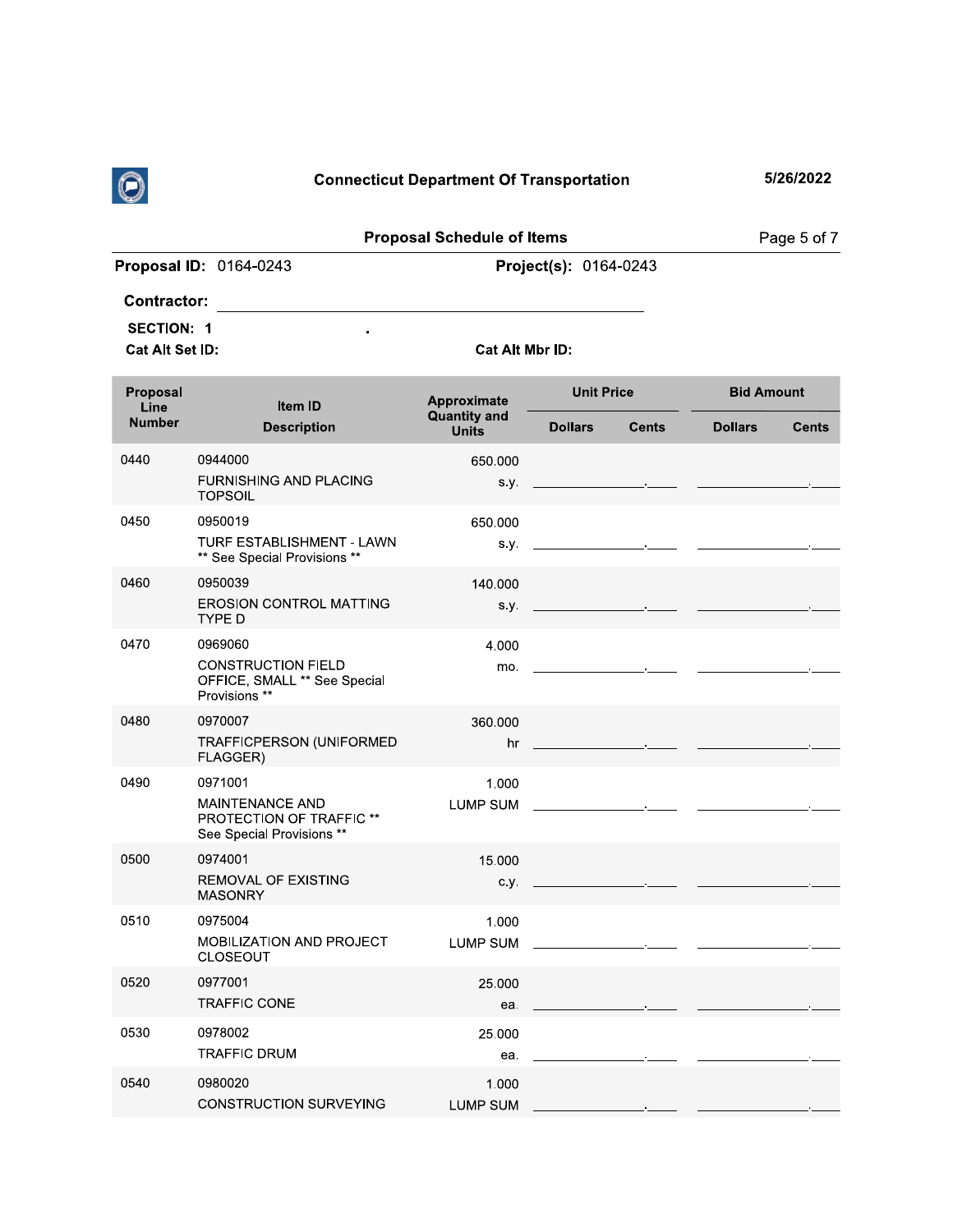

|                                                                   |                                                                                                                | <b>Connecticut Department Of Transportation</b> |                                                                                                                        | 5/26/2022                      |
|-------------------------------------------------------------------|----------------------------------------------------------------------------------------------------------------|-------------------------------------------------|------------------------------------------------------------------------------------------------------------------------|--------------------------------|
|                                                                   |                                                                                                                | <b>Proposal Schedule of Items</b>               |                                                                                                                        | Page 6 of 7                    |
|                                                                   | Proposal ID: 0164-0243                                                                                         |                                                 | Project(s): 0164-0243                                                                                                  |                                |
| <b>Contractor:</b><br><b>SECTION: 1</b><br><b>Cat Alt Set ID:</b> |                                                                                                                | <b>Cat Alt Mbr ID:</b>                          |                                                                                                                        |                                |
| Proposal<br>Line                                                  | Item ID                                                                                                        | Approximate                                     | <b>Unit Price</b>                                                                                                      | <b>Bid Amount</b>              |
| <b>Number</b>                                                     | <b>Description</b>                                                                                             | <b>Quantity and</b><br><b>Units</b>             | <b>Dollars</b><br><b>Cents</b>                                                                                         | <b>Dollars</b><br><b>Cents</b> |
| 0550                                                              | 1206013<br><b>REMOVAL OF EXISTING</b><br><b>SIGNING</b>                                                        | 1.000<br>LUMP SUM                               | the control of the control of the control of the control of the control of                                             |                                |
| 0560                                                              | 1208931<br>SIGN FACE - SHEET ALUMINUM<br>(TYPE IX RETROREFLECTIVE<br>SHEETING) ** See Special<br>Provisions ** | 15.000                                          | s.f. $\qquad \qquad \qquad$                                                                                            |                                |
| 0570                                                              | 1208937<br>SIGN FACE - SHEET ALUMINUM<br>(TYPE XI RETROREFLECTIVE<br>SHEETING) ** See Special<br>Provisions ** | 10.000                                          |                                                                                                                        |                                |
| 0580                                                              | 1209114<br>HOT-APPLIED PAINTED<br><b>PAVEMENT MARKINGS 4"</b><br><b>YELLOW</b>                                 | 315,000<br>l.f.                                 | <u> 1990 - Jan Alexandri, politik fizikar (</u>                                                                        |                                |
| 0590                                                              | 1209124<br>HOT-APPLIED PAINTED<br>PAVEMENT MARKINGS 4"<br><b>WHITE</b>                                         | 315.000                                         | 1.f. the contract of the contract of the contract of the contract of the contract of                                   |                                |
| 0600                                                              | 1209131<br>HOT-APPLIED PAINTED<br>LEGEND, ARROWS AND<br><b>MARKINGS</b>                                        | 30.000<br>s.f.                                  |                                                                                                                        |                                |
| 0610                                                              | 1210101<br>4" WHITE EPOXY RESIN<br>PAVEMENT MARKINGS                                                           | 315.000<br>I.f.                                 | <u> 1989 - Jan Stein Harry Harry Harry Harry Harry Harry Harry Harry Harry Harry Harry Harry Harry Harry Harry Har</u> |                                |
| 0620                                                              | 1210102<br>4" YELLOW EPOXY RESIN<br><b>PAVEMENT MARKINGS</b>                                                   | 315.000                                         | $\mathbf{L}$ f. $\mathbf{L}$ and $\mathbf{L}$ and $\mathbf{L}$ and $\mathbf{L}$ and $\mathbf{L}$ and $\mathbf{L}$      |                                |
| 0630                                                              | 1210105<br>EPOXY RESIN PAVEMENT<br>MARKINGS, SYMBOLS AND<br><b>LEGENDS</b>                                     | 30.000                                          |                                                                                                                        |                                |